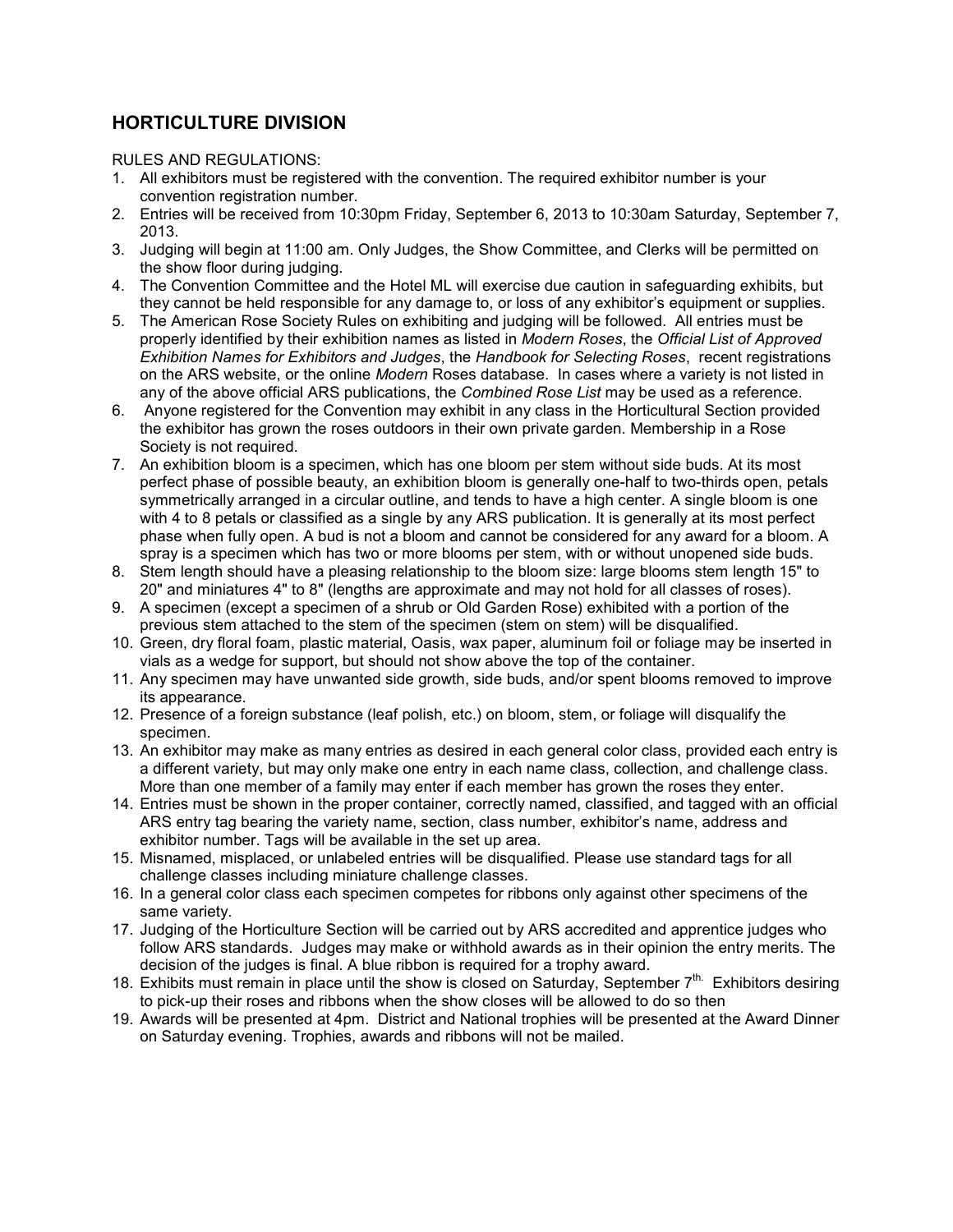# **PENN JERSEY DISTRICT CHALLENGE CLASSES AND TROPHIES**.

### **SECTION A – Penn Jersey District Challenge Classes and Trophies.**

The Horace McFarland, Ralph Moore, Griffith Buck and J. Benjamin Williams classes are open only to current American Rose Society members who are Penn-Jersey District members. All other classes are open to all exhibitors registered at the convention. PHYSICAL POSSESSION OF PENN-JERSEY DISTRICT TROPHIES LIMITED TO PENN-JERSEY DISTRICT MEMBERS ONLY. In these classes, the term "large rose" refers to any rose that is not a miniature or a miniflora.

- 1. **AMERICAN ROSE SOCIETY J. HORACE McFARLAND PENN-JERSEY DISTRICT MEMORIAL TROPHY** – Five (5) hybrid tea and/or grandiflora blooms, one bloom per stem, at exhibition stage, each of a different variety, exhibited in separate containers, each with its own entry tag.
- 2. **AMERICAN ROSE SOCIETY RALPH S. MOORE PENN-JERSEY DISTRICT TROPHY** Seven (7) miniature rose blooms, one bloom per stem, at exhibition stage, each of a different variety, exhibited in separate containers.
- 3. **GRIFFITH BUCK SHRUB TROPHY** Three (3) specimens of classic and/or modern shrubs, each of a different variety, exhibited in separate containers, each with its own entry tag.
- 4. **J. BENJAMIN WILLIAMS MINIFLORA TROPHY** Six (6) miniflora rose blooms, one bloom per stem, at exhibition stage, each of a different variety, exhibited in separate containers, each with its own entry tag.
- 5. **PHILADELPHIA ROSE SOCIETY CHALLENGE TROPHY** Large English Box. Six (6) large rose blooms at exhibition stage, three (3) or more varieties, exhibited in a large English box. No foliage permitted. Boxes will be furnished but are limited. One entry per exhibitor.
- 6. **HARRISBURG ROSE SOCIETY CHALLENGE TROPHY** Miniature English Box. Six (6) Miniature blooms at exhibition stage, three (3) or more varieties, exhibited in a miniature English box. No foliage permitted. Boxes will be furnished but are limited. One entry per exhibitor. Miniflora roses are not permitted in this class.
- 7. **JACK D. LISSEMORE FRIENDSHIP TROPHY** Matched Pair Two exhibition stage one-bloomper-stem blooms of the same variety of hybrid tea or grandiflora rose, matched for color, form, stem length, and degree of opening, exhibited in separate containers, each with its own entry tag.
- 8. **PITTSBURGH ROSE SOCIETY CHALLENGE TROPHY** Three (3) hybrid tea and/or grandiflora blooms, one bloom per stem, at exhibition stage, one or more varieties exhibited in separate containers, each with its own entry tag.
- 9. **WEST JERSEY ROSE SOCIETY CHALLENGE TROPHY** Three (3) miniature blooms, one bloom per stem, at exhibition stage, one or more varieties, exhibited in separate containers, each with its own entry tag. Miniflora roses are not permitted in this class
- 10. **SOUTH PENN AREA ROSE SOCIETY CHALLENGE TROPHY**  Cycle of bloom. Three (3) one bloom per stem specimens of the same variety of hybrid tea, grandiflora or floribunda, in different stages of opening: one specimen past bud stage, preferably with the first row of petals beginning to unfurl; one bloom at exhibition stage; and one open bloom showing stamens, exhibited in ONE VASE.
- 11. **YORK ROSE SOCIETY CHALLENGE TROPHY** Miniature cycle of bloom. Three (3) miniature roses of one variety, one-bloom-per-stem, in different stages of opening: one specimen past bud stage, preferably with the first row of petals beginning to unfurl; one bloom at exhibition stage; and one open bloom showing stamens; exhibited in ONE VASE. Miniflora roses are not allowed in this class.
- 12. **READING-BERKS ROSE SOCIETY CHALLENGE TROPHY** Hi-Lo One large rose bloom and one miniature or miniflora bloom, one bloom per stem, at exhibition stage, matched for color, form and degree of opening, and exhibited in separate containers, each with its own entry tag. Miniature or miniflora bloom to be staged in front of the large rose.
- 13. **FRANK BENARDELLA CHALLENGE TROPHY** Hi-Lo One miniflora bloom and one miniature bloom, one bloom per stem, at exhibition stage, matched for color, form and degree of opening, and exhibited in separate containers, each with its own entry tag. Miniature bloom staged in front of the miniflora bloom.
- 14. **PHILADELPHIA ROSE SOCIETY SEEDLING TROPHY** Best seedling rose, one bloom per stem or spray, raised from seed derived from exhibitor's own hybridization. The entry must be unnamed, i.e.,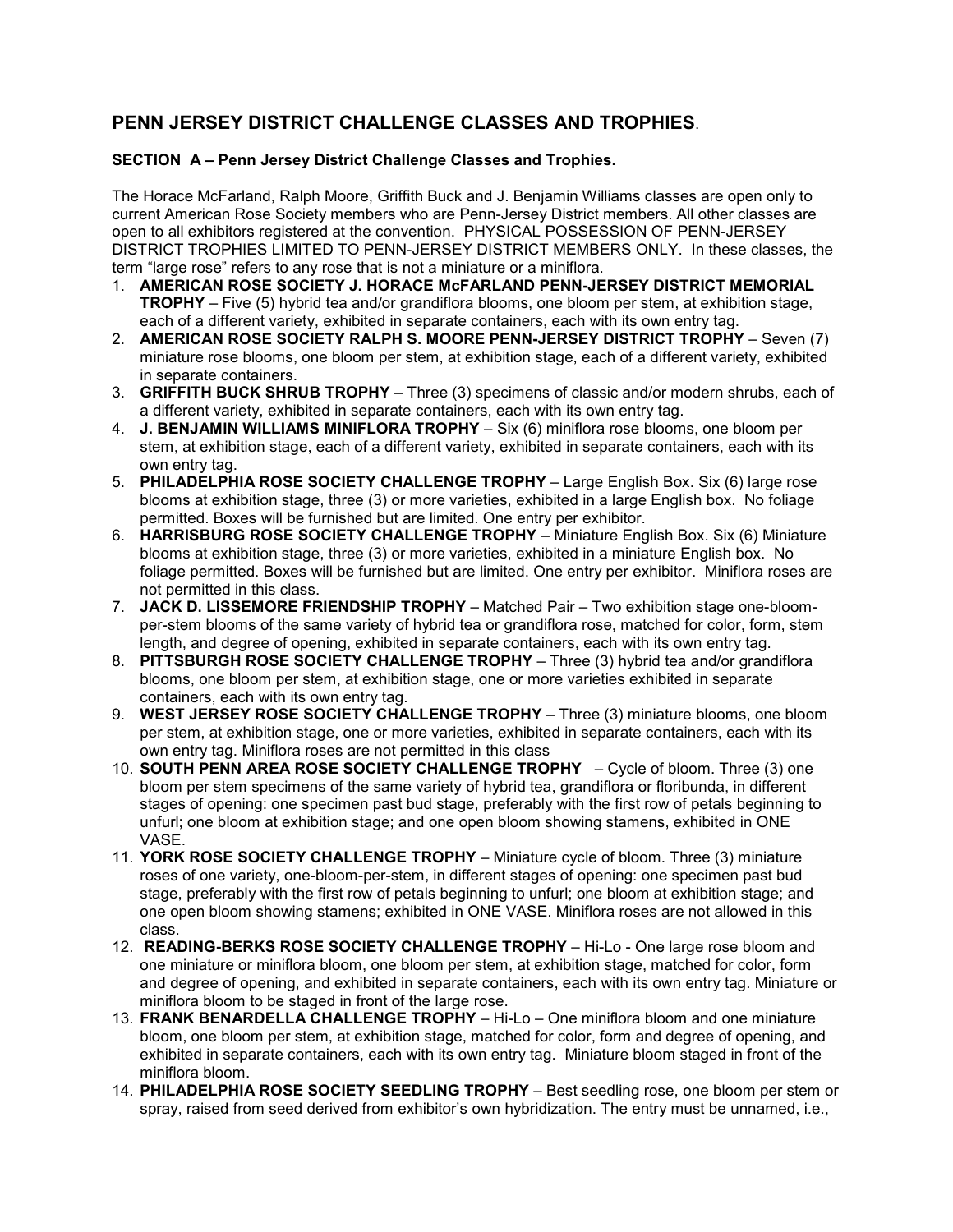not registered with the International Registration Authority for Roses (IRAR). Each exhibitor may make more than one entry in this class.

## **PENN-JERSEY DISTRICT TROPHIES**

- 15. MARTIN R. JACOBUS PERPETUAL CHALLENGE TROPHY Awarded to the best hybrid tea of American origin in the show (Classes 1-21).
- 16. GARDEN STATE CLUB CHAMPION OF THE DISTRICT TROPHY Awarded to the best rose in the Court of Honor exhibited by a member of the Penn-Jersey District. To be selected only from hybrid tea, grandiflora and floribunda exhibition blooms.
- 17. HARRISBURG ROSE SOCIETY PERPETUAL TROPHY Awarded to the best open bloom in the show (Hybrid Tea or Grandiflora).
- 18. LINCOLN ATKISS PERPETUAL CHALLENGE TROPHY Awarded to the exhibitor accumulating the most blue ribbons in hybrid tea and grandiflora exhibition bloom section.
- 19. MINIATURE ROSE TROPHY Awarded to the exhibitor accumulating the most blue ribbons in the miniature rose horticultural section (classes 63-85).
- 20. JERSEY SHORE ROSE SOCIETY PERPETUAL TROPHY Awarded to the best miniature rose in the show, one-bloom-per-stem or spray (Classes 63-85). Miniflora roses are not eligible for this trophy.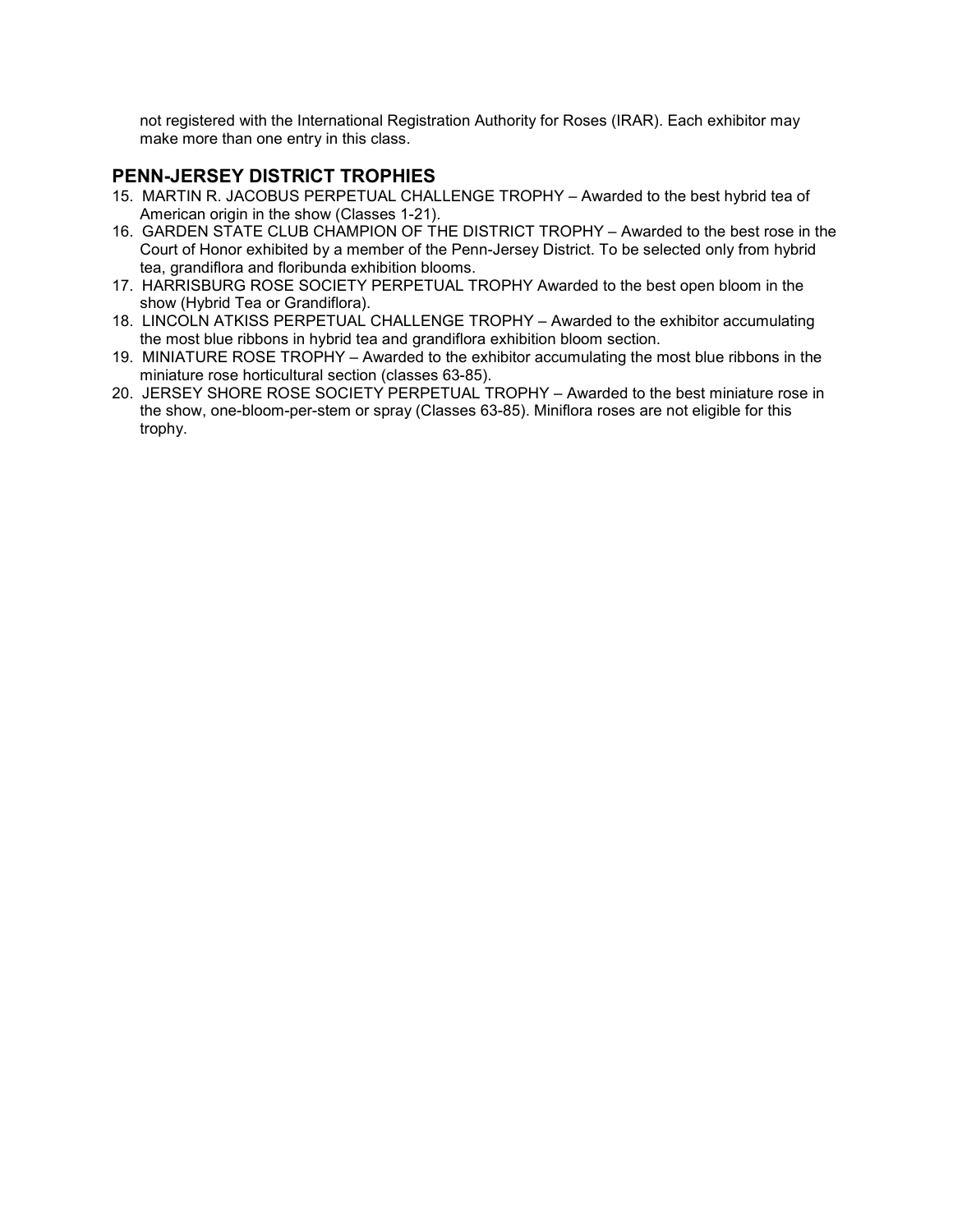## **HORTICULTURAL CLASSES**

### **SECTION B – LARGE ROSES**

**HYBRID TEA and GRANDIFLORA** :One exhibition bloom, no side buds.

AWARDS: Classes 1 to 21. ARS Gold, Silver and Bronze Certificates as appropriate. For Love Of Roses and Rosemania Gift Certificates to the Court of Honor.

- 1. Any White, Near White, and White Blend  $A L$
- 2. Any White, Near White, and White Blend  $M Z$
- 3. Any Yellow
- 4. Any Yellow Blend
- 5. Any Apricot or Apricot Blend A L
- 6. Any Apricot or Apricot Blend M Z
- 7. Any Orange or Orange Blend
- 8. Any Orange-Pink or Orange-Pink Blend
- 9. Any Orange-Red or Orange-Red Blend
- 10. Any Light Pink
- 11. Any Medium Pink
- 12. Any Deep Pink A L
- 13. Any Deep Pink M Z
- 14. Any Pink Blend  $A F$
- 15. Any Pink Blend  $G N$
- 16. Any Pink Blend  $O Z$
- 17. Any Medium Red A L
- 18. Any Medium Red M Z
- 19. Any Dark Red
- 20. Any Red Blend
- 21. Any Mauve, Mauve Blend or Russet

**HYBRID TEA SINGLE:** One bloom of a single rose (4 to 8 petals per bloom or is classified as a single by any ARS publication). Side buds permitted. AWARDS: ARS Certificate, Rosemania Gift Certificate.

22. Any variety single Hybrid Tea

### **HYBRID TEA SPRAY**: Two or more blooms.

AWARDS: - ARS Certificate, Rosemania Gift Certificate.

23. Any Variety

**GRANDIFLORA SPRAY**: Two or more blooms.

AWARDS: ARS Certificate, Rosemania Gift Certificate. 24. Any Variety

**CLIMBER**: Large Flowered Climber, Hybrid Gigantea or Hybrid Wichurana. One bloom with or without side buds, or one spray.

AWARDS: ARS Certificate. Rosemania Gift Certificate

**NOTE**: Climbing hybrid teas or climbing sports of hybrid teas, grandifloras or floribundas should be exhibited in their respective non-climbing classes.

25. Any Variety A – L

26. Any Variety M – Z

**FLORIBUNDA:** One bloom at exhibition stage. No side buds AWARDS: ARS Certificate, Rosemania Gift Certificate.

- 27. White, Near White, or White Blend
- 28. Yellow, Apricot, or their Blends
- 29. Orange or Orange Blend
- 30. Orange-Pink, Orange-Red, or their Blends
- 31. Pink or Pink Blend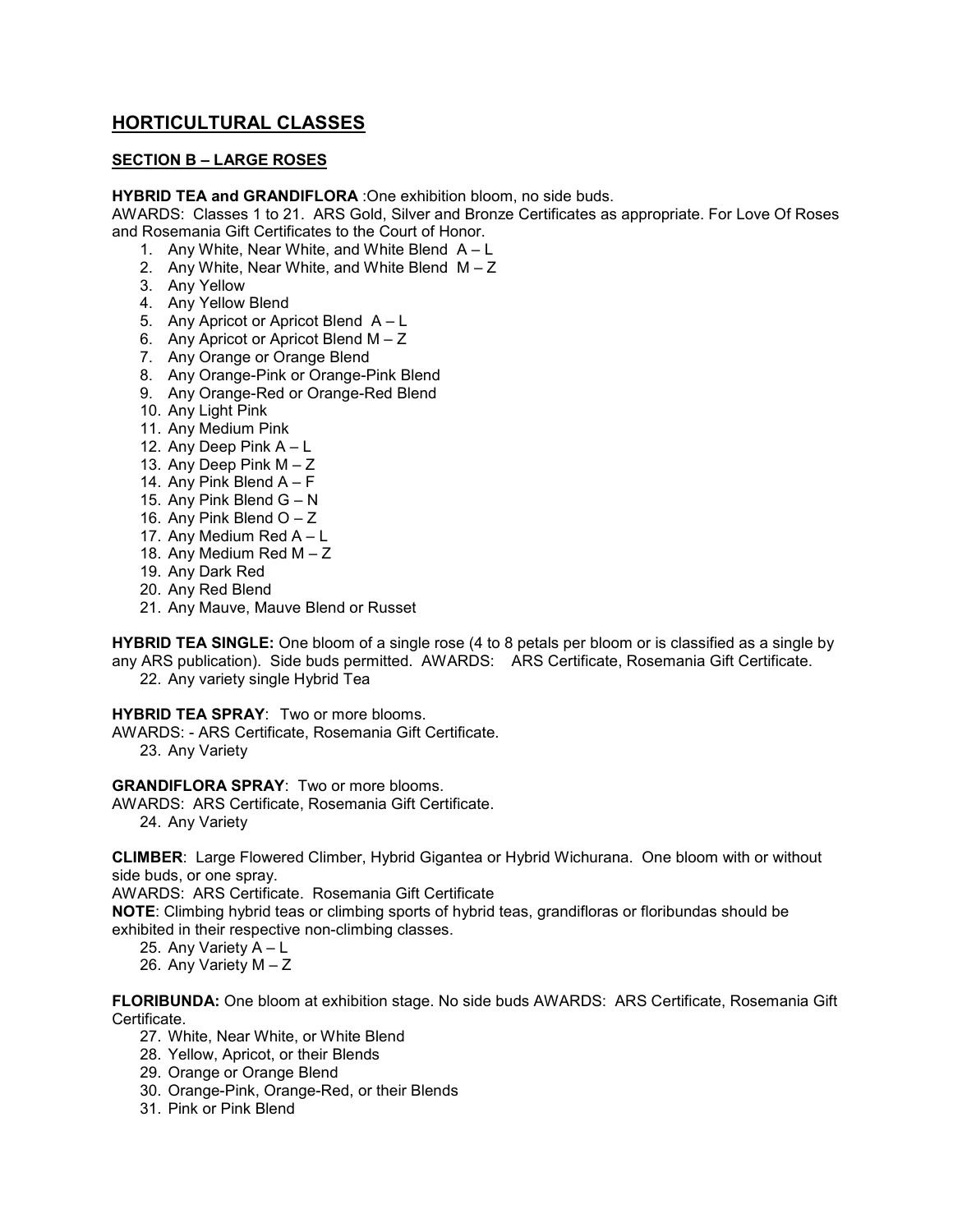- 32. Red or Red Blend
- 33. Mauve, Mauve Blend, or Russet

**FLORIBUNDA SPRAY:** Two or more blooms. AWARDS: ARS Gold, Silver and Bronze Certificates as appropriate. For Love Of Roses Gift Certificates to the Court of Honor.

- 34. White, Near White, or White Blend
- 35. Yellow, Apricot, or their Blends
- 36. Orange or Orange Blend
- 37. Orange-Pink, Orange-Red, or their Blends
- 38. Pink or Pink Blend
- 39. Red or Red Blend
- 40. Mauve, Mauve Blend, or Russet

**DOWAGER QUEEN**: Best rose introduced before 1867. One exhibition bloom with or without side buds, or one spray. AWARDS: ARS Certificate, Rosemania Gift Certificate.

- 41. Alba, Damask, or Portland
- 42. Bourbon, Centifolia, or Moss
- 43. Hybrid Perpetual, Tea
- 44. Hybrid Gallica
- 45. Any Other Variety

**VICTORIAN.** Best Old Garden Rose introduced in 1867 or later. AWARDS: ARS Certification, Rosemania Gift Certificate

- 46. Any Variety A F
- 47. Any Variety G N
- 48. Any Variety O Z

**GENESIS.** Best Species Rose. AWARDS: ARS Certification, Rosemania Gift Certificate. 49. Any Variety

**POLYANTHA:** One spray with side buds permitted. AWARDS: ARS Certificate, Rosemania Gift Certificate..

50. Any Variety

**CLASSIC SHRUB**: (hybrid kordesii, hybrid moyesii, hybrid musk or hybrid rugosa). One bloom or one spray, with or without side buds. AWARDS: ARS Certificate, Rosemania Gift Certificate

- 51. Any Variety A L
- 52. Any Variety M– Z

**MODERN SHRUBS**: One bloom, with or without side buds, or one spray. AWARDS: ARS Certificate, Rosemania Gift Certificate.

- 52. Any Variety A F
- 53. Any Variety G M
- 54. Any Variety N R
- 55. Any Variety S Z

**OPEN BLOOM**: One open bloom (stamens must show) of a Hybrid Tea, Grandiflora, or Floribunda whose exhibition stage is not fully open. No side buds. Varieties whose exhibition stage is fully open, such as singles and semi-doubles, should be exhibited in the classes for exhibition blooms. AWARDS: ARS Certificate, Rosemania Gift Certificate.

- 56. White, Near White, or White Blend
- 57. Yellow, Apricot, or their blends
- 58. Orange or Orange Blend
- 59. Orange-Pink, Orange-Red, or their Blends
- 60. Pink or Pink Blend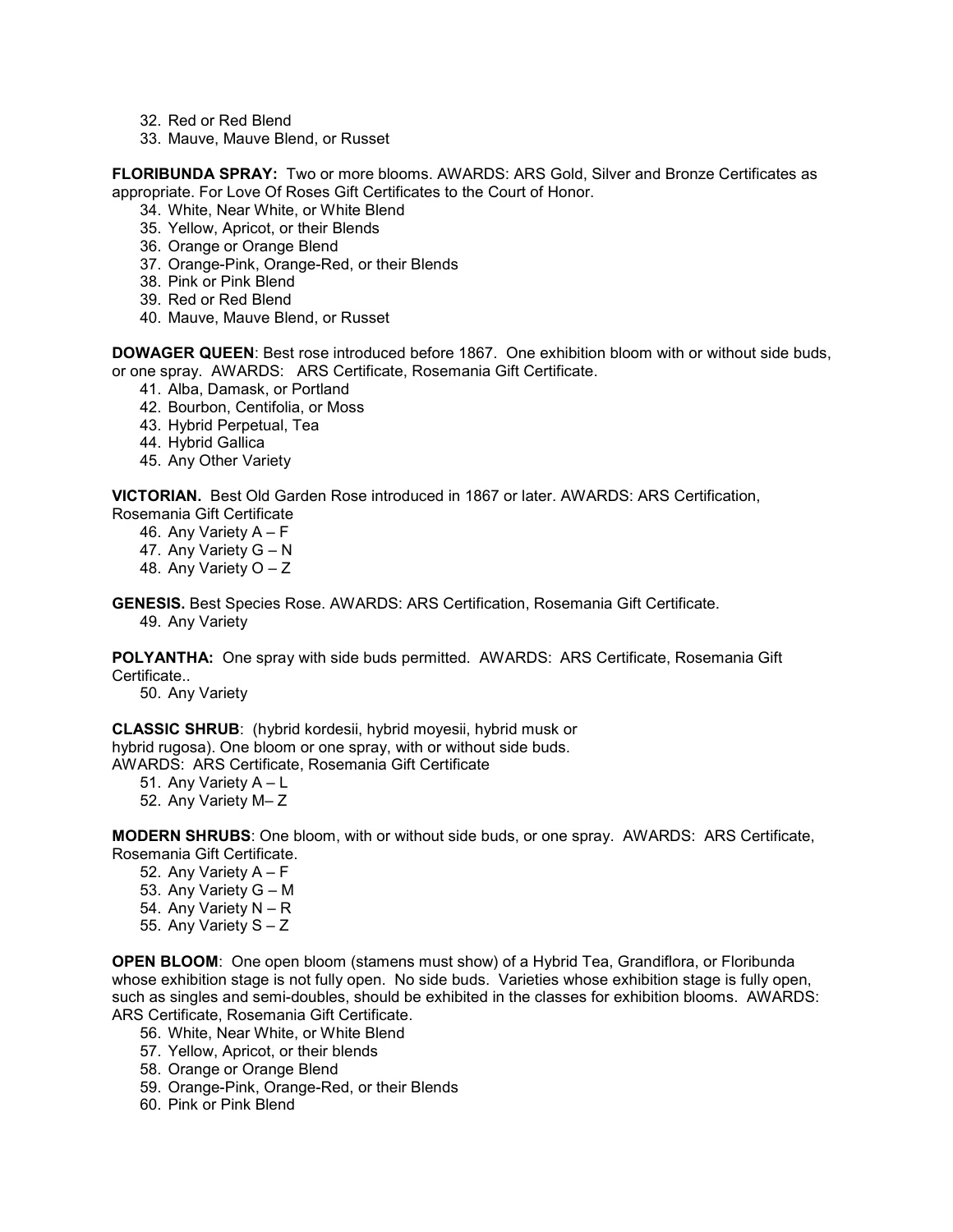- 61. Red or Red Blend
- 62. Mauve, Mauve Blend, or Russet

#### **SECTION C – MINIATURE AND MINIFLORA ROSES**

#### **MINIATURE ROSES**

**MINIATURE SPECIMEN**: One exhibition bloom, no side buds. AWARDS: ARS Gold, Silver and Bronze Certificates, as appropriate. For Love Of Roses Gift Certificates to the Court of Honor.

- 63. White, Near White, or White Blend.
- 64. Yellow or Yellow Blend.
- 65. Apricot or Apricot Blend.
- 66. Orange or Orange Blend.
- 67. Orange-Pink and Orange-Red, or their Blends
- 68. Pink or Pink Blend.
- 69. Red or Red Blend.
- 70. Mauve, Mauve Blend, or Russet

**MINIATURE SINGLE** One bloom of a single rose (4 to 8 petals per bloom or classified as a single by any ARS publication). No side buds. AWARD: ARS Certificate, Rosemania Gift Certificate.

71. Any Variety Single Miniature.

**MINIATURE SPRAY**: Two or more blooms. AWARDS: ARS Certificate, For Love Of Roses Gift **Certificate** 

- 72. White, Near White, or White Blend.
- 73. Yellow or Yellow Blend.
- 74. Apricot or Apricot Blend.
- 75. Orange, Orange-Pink, Orange-Red, or their Blends.
- 76. Pink or Pink Blend .
- 77. Red or Red Blend.
- 78. Mauve, Mauve Blend, or Russet

. **MINIATURE OPEN BLOOM**: One open specimen, stamens must show. No side buds. AWARD: ARS Certificate, For Love Of Roses Gift Certificate.

- 79. White, Near White, or White Blend.
- 80. Yellow or Yellow Blend.
- 81. Apricot or Apricot Blend.
- 82. Orange, Orange-Pink, Orange-Red, or their Blends.
- 83. Pink or Pink Blend.
- 84. Red or Red Blend.
- 85. Mauve, Mauve Blend, or Russet

#### **MINIFLORA ROSES**

**MINIFLORA SPECIMEN**: One exhibition bloom, no side buds. AWARDS :ARS Gold, Silver, and Bronze Certificates, as appropriate. For Love Of Roses Gift Certificates to the Court of Honor.

- 86. White, Near White, or White Blend.
- 87. Yellow or Yellow Blend.
- 88. Apricot or Apricot Blend.
- 89. Orange, Orange-Pink, Orange-Red, or their Blends.
- 90. Pink or Pink Blend.
- 91. Red or Red Blend.
- 92. Mauve, Mauve Blend, or Russet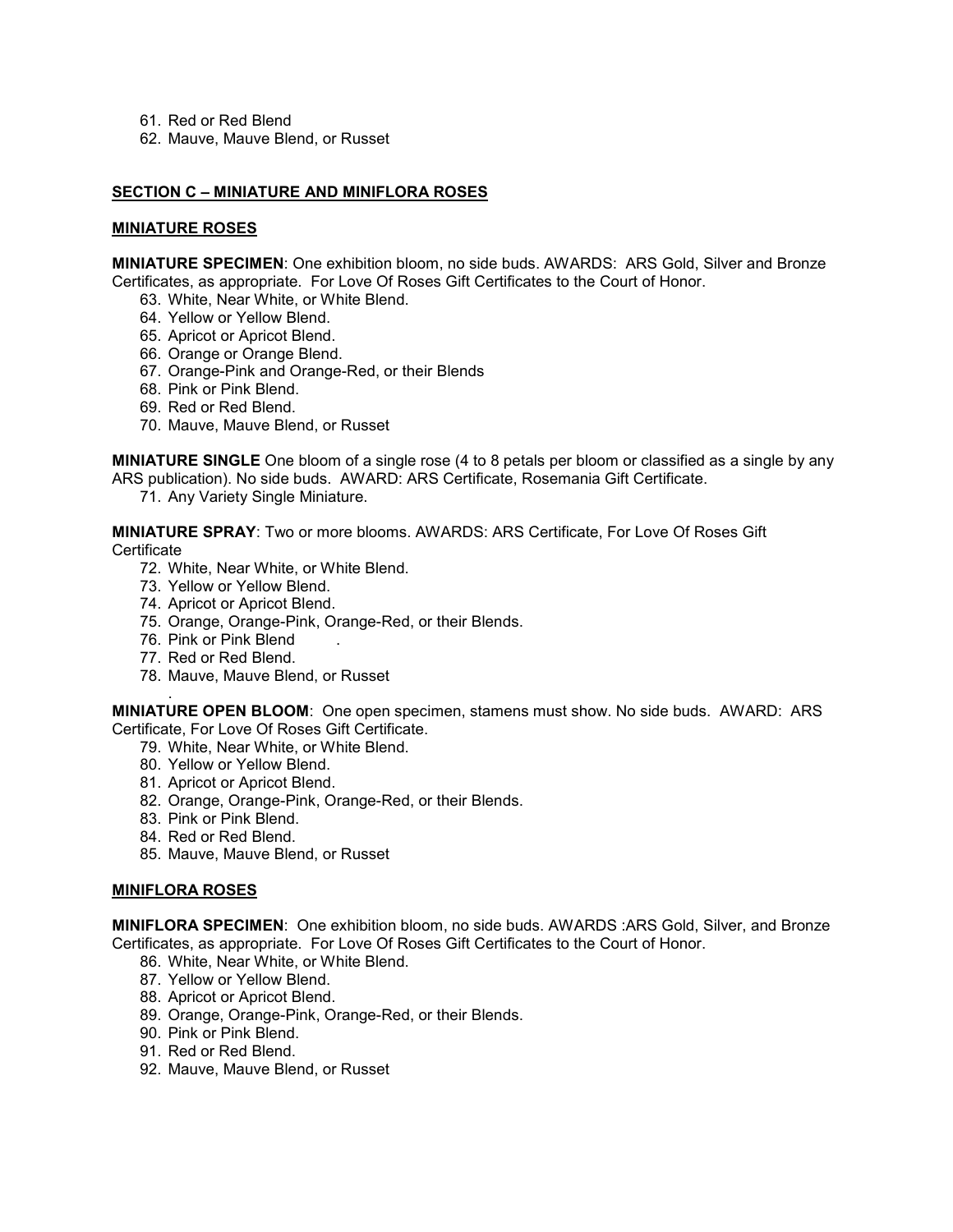**MINIFLORA SINGLE** One bloom of a single rose (4 to 8 petals per bloom or classified as a single by any ARS publication. No side buds. AWARD: ARS Certificate, Rosemania Gift Certificate.

93. Any Variety Single Miniaflora.

**MINIFLORA SPRAY**: Two or more blooms. AWARDS: ARS Certificate, For Love Of Roses Gift Certificate.

- 94. White, Near White, or White Blend.
- 95. Yellow or Yellow Blend.
- 96. Apricot or Apricot Blend.
- 97. Orange, Orange-Pink, Orange-Red, or their Blends.
- 98. Pink or Pink Blend.
- 99. Red or Red Blend.<br>100. Mauve. Mauve Bler
- Mauve, Mauve Blend, or Russet.

**MINIFLORA OPEN BLOOM**: One open specimen, stamens must show. No side buds. AWARDS: . ARS Certificate, For Love Of Roses Gift Certificate.

- 101. White, Near White, or White Blend.
- 102. Yellow or Yellow Blend.
- 103. Apricot or Apricot Blend.
- 104. Orange, Orange-Pink, Orange-Red, or their Blends.<br>105. Pink or Pink Blend.
- 105. Pink or Pink Blend.<br>106. Red or Red Blend.
- Red or Red Blend.
- 107. Mauve, Mauve Blend, or Russet .

**SECTION D - CHALLENGE CLASSES and SPECIAL CLASSES –** In addition to the ARS Certificates listed, a Rosemania Gift Certificate will be awarded to the winner of each of the following classes.

- 108. **ROSE IN A BOWL**: One exhibition bloom, hybrid tea, grandiflora, floribunda or OGR exhibited in a container of water. Containers to be supplied by the Show Committee, but are limited. AWARD: ARS Certificate Any Variety.
- 109. **ARTIST'S PALETTE**: A collection of seven exhibition blooms of different varieties of Hybrid Tea, Grandiflora or Floribunda varieties from at least five different ARS color classes. Displayed on palettes. Palettes are limited. NO FOLIAGE permitted.
- 110. **ROSE IN A PICTURE FRAME:** One exhibition bloom, any variety of hybrid tea, grandiflora, floribunda, or Old Garden Rose. Frames are limited. Foliage permitted
- 111. **FRAGRANCE**: Any variety of large rose, one bloom per stem, any stage. Judged for best fragrance. AWARDS: ARS Certificate
- 112. **MINIATURE ROSE IN A BOWL** AWARD: ARS Certificate. One exhibition bloom, foliage not permitted, floated in a small container. Containers are furnished but are limited. Any variety.
- 113. **MINIFLORA ROSE IN A BOWL** AWARD: ARS Certificate. One exhibition bloom, foliage not permitted, floated in a small container. Containers are furnished but are limited. Any variety.
- 114. **MINIATURE OR MINIFLORA IN A PICTURE FRAME**: One exhibition bloom. Frames are limited. Foliage permitted.
- 115. **MINIATURE OR MINIFLORA ARTIST'S PALETTE:** A collection of seven (7) exhibition blooms of different varieties of miniature and/or miniflora from at least five different ARS color classes. Displayed on palettes. Palettes are limited. NO FOLIAGE permitted.